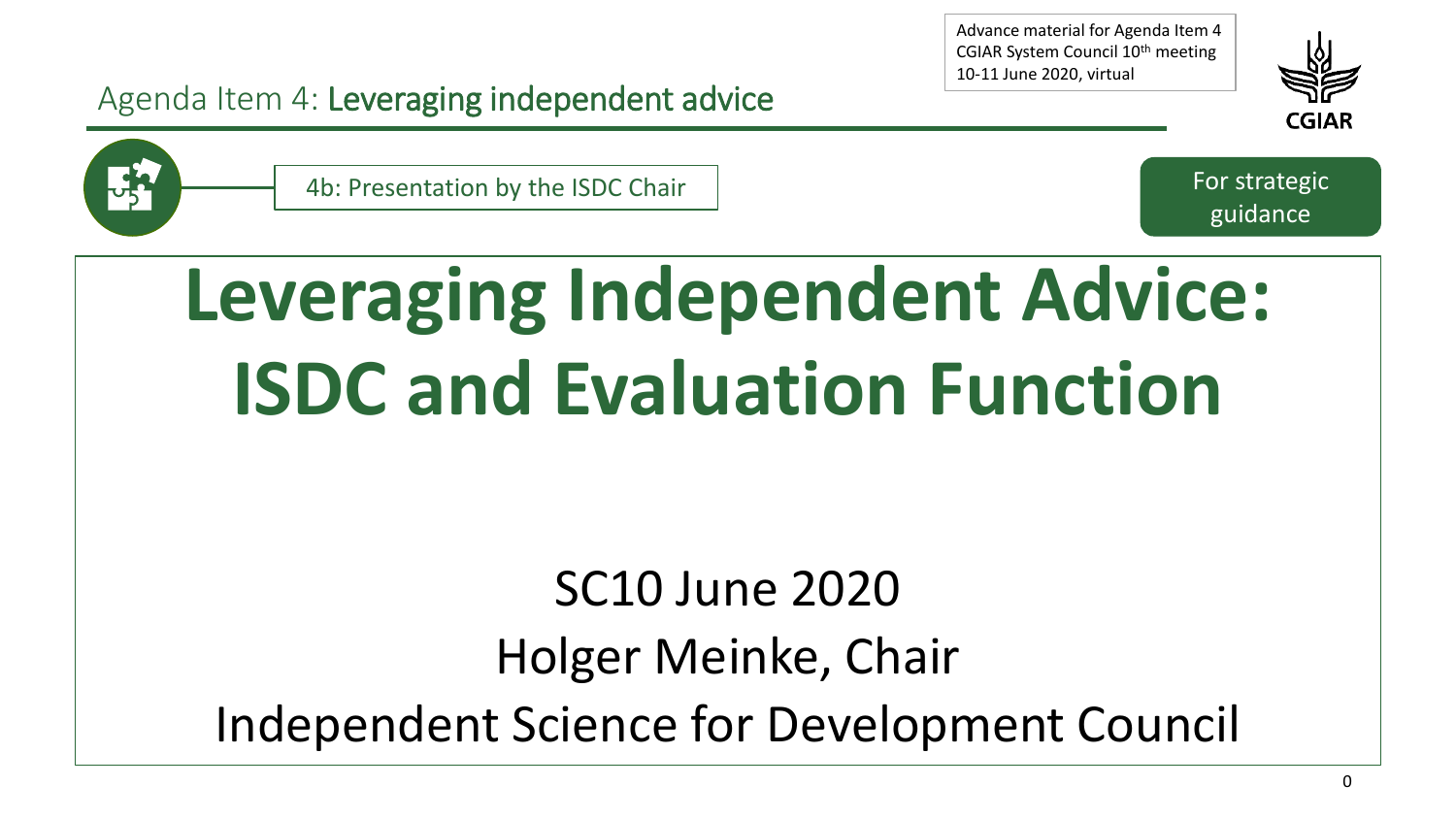



guidance

# **Presentation Contents**

- **ISDC & Support to One CGIAR – Foresight and Tradeoffs**
- **Independent Evaluation Function – CRP 2020 Reviews w/ emerging findings**
- **+ SPIA input available through <https://www.youtube.com/watch?v=TTms9C-rdwg>**

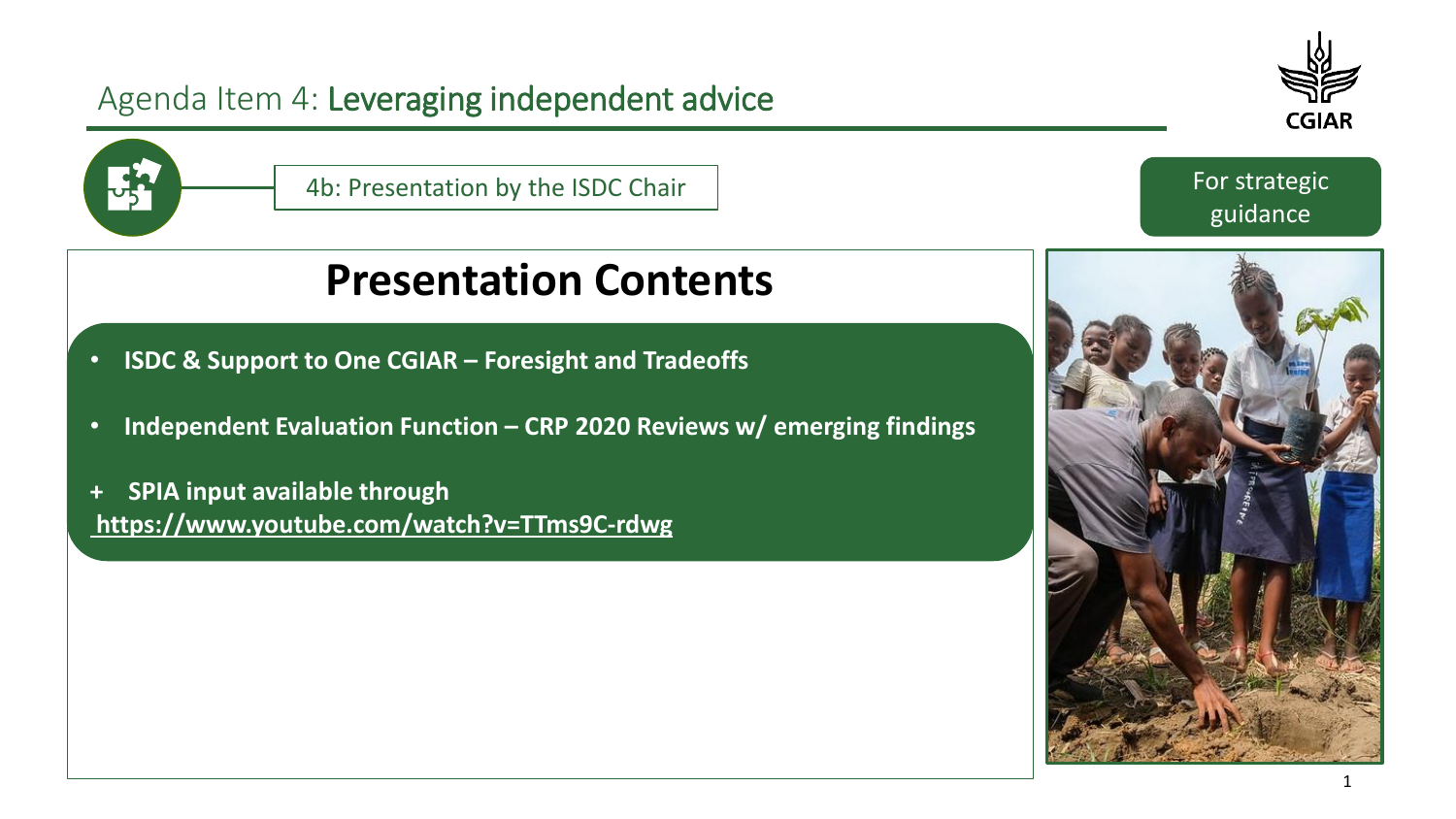



4b: Presentation by the ISDC Chair For strategic Equation by the ISDC Chair

guidance

# **Highlights of ISDC's Current Work**

#### **Independent Advice**

- Supports the One CGIAR reform
- Engages with and challenges key CGIAR entities
- Advises on strategies and approaches for the forthcoming program portfolio

**Representation in Transition Advisory Groups (TAGs)**

- 1. Cross-cutting: Lesley Torrance
- 2. Research: Holger Meinke
- 5. Country and Regional Engagement: Mandefro Nigussie
- 6. Finance: Andrew Ash
- 7. Resource mobilization: Nighisty

Ghezae

#### **ISDC Deliverables Q1&2 2020**

- Published updated QoR4D
- Foresight & trade-off research and recommendations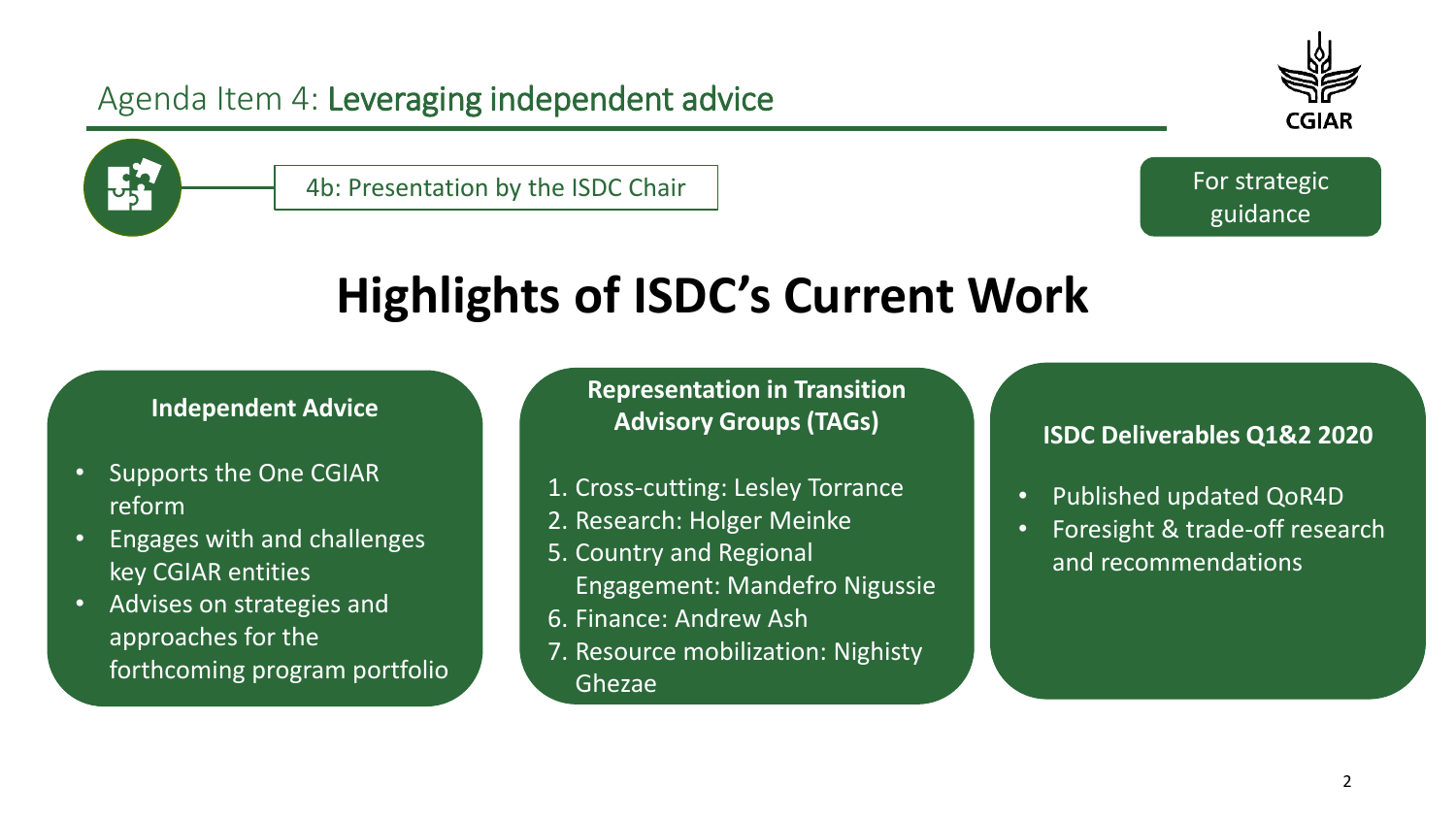



4b: Presentation by the ISDC Chair For strategic Equation by the ISDC Chair

# **A Critical Time for Global Food Security**

- Hunger Could be More Deadly than Coronavirus in Poorer Countries, *Washington Post*, 14-5-20
- How Coronavirus Is Exposing the World's Fragile Food Supply Chain – and Could Leave Millions Hungry, *TIME*, 8-5-20
- 'Millions Hang by a Thread': Extreme Global Hunger Compounded by Covid-19, *The Guardian*, 21-4-20

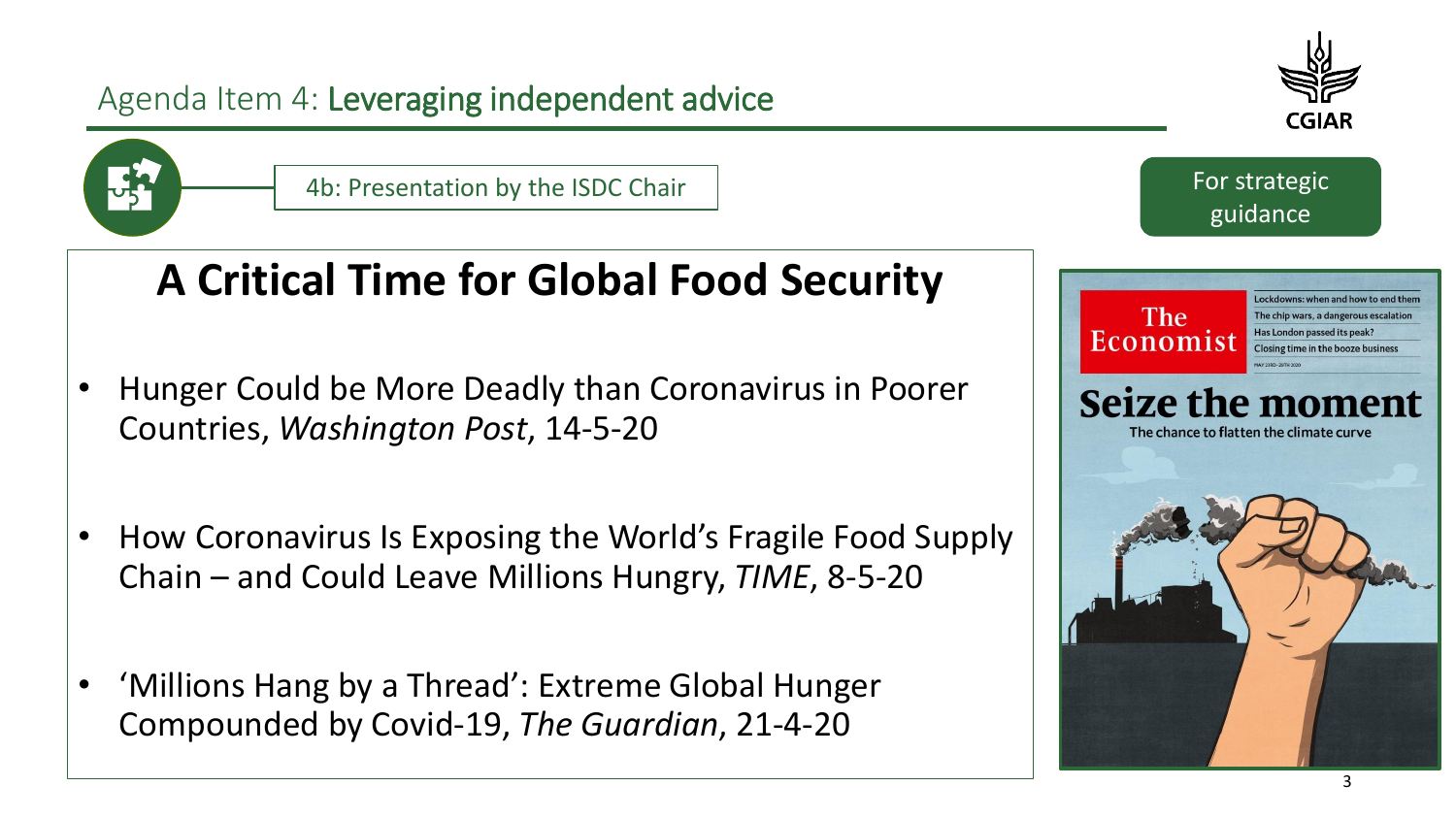

### **The Process**

- Semi-annual ISDC meeting with consensus building resulting in foresight reflections
- Foresight reviews focusing on the 5 impact areas
- Trade-off analysis report
- Technical Note published that includes foresight synthesis, ISDC reflections, and trade-off questions and implications



guidance



**Foresight and Trade-off Implications for One**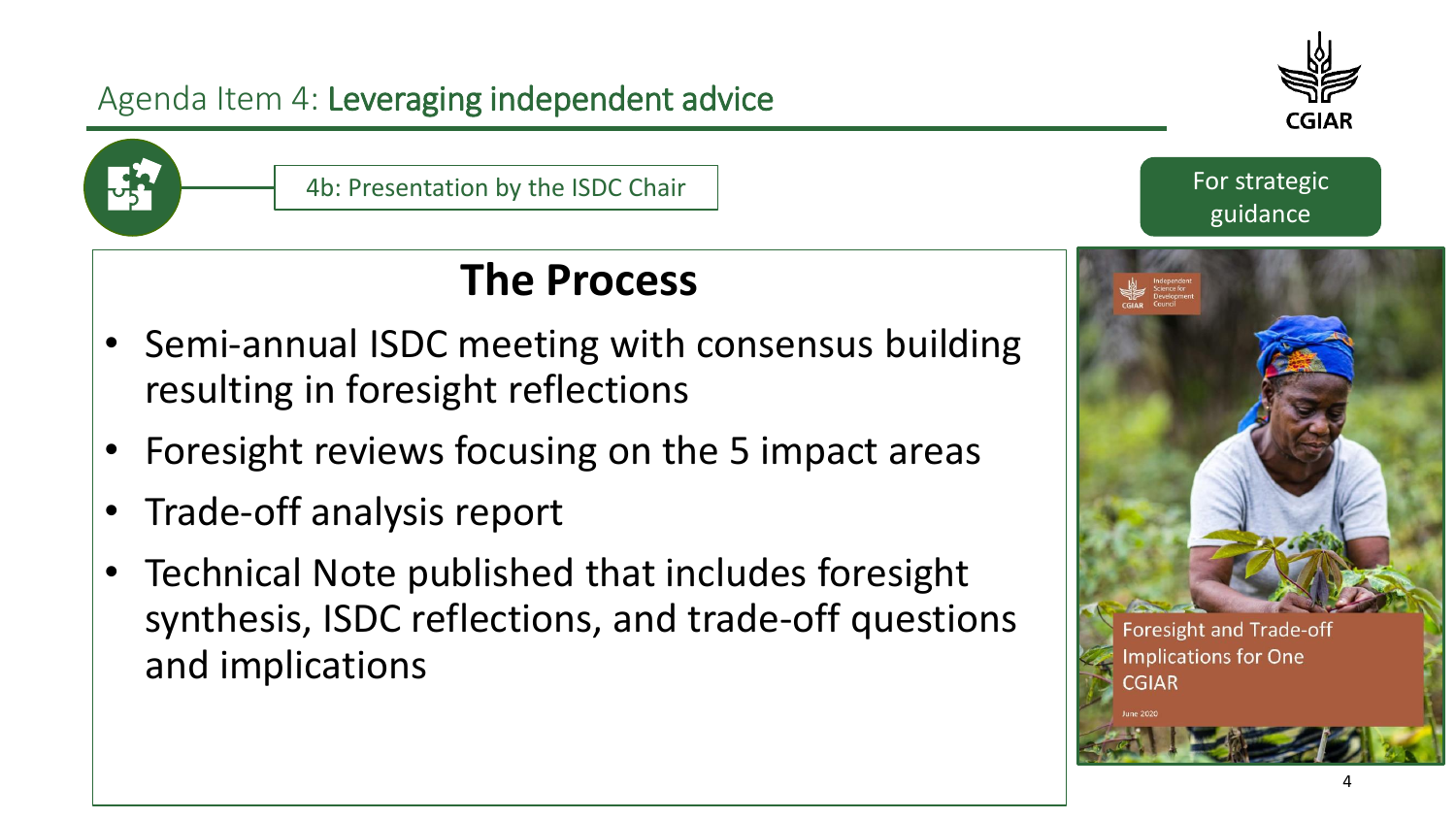



4b: Presentation by the ISDC Chair For strategic Equation by the ISDC Chair

# **Foresight Review Research Gaps**

- **Future long-term impacts among nutrition & food security; poverty reduction, livelihoods, & jobs; & gender dimensions, youth, & social inclusion**
	- Fish stocks & more sustainable forms of aquaculture & mariculture
	- Effective management of trees for co-production of food and ecosystem services
	- Adoption and adaptation pathways of technology and institutional innovations
- **Governance & policy barriers not sufficiently considered**
	- Migration gender dynamics
	- Specific challenges within sub-Saharan Africa
	- Linkages between access to water, sanitation, & water infrastructure & gender, poverty, & nutrition
	- Biotic pressures on the AFS resulting from climate change
- **Megatrend analyses that include shocks**
	- Effects of food prices across impact areas



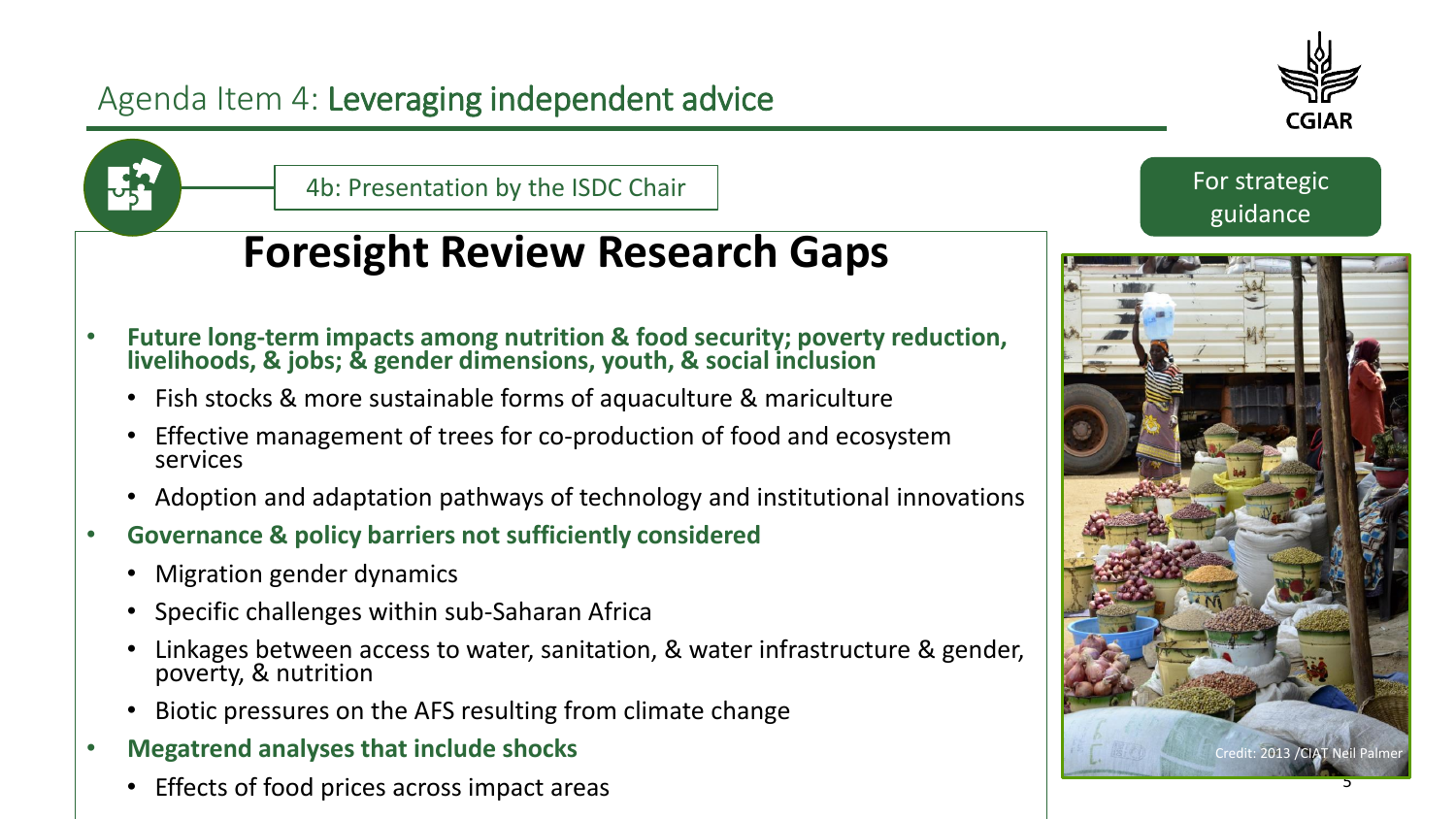

4b: Presentation by the ISDC Chair For strategic Equation by the ISDC Chair

#### **Foresight Reflections Highlights**

- Success will depend on integrating foresight and trade-off analyses into ongoing decision-making processes
- Foresight and trade-off analyses should prioritize attention to key barriers to adoption, adaptation, and diffusion of innovations for impact
- Expanded attention to—and investment in—research concerning fruits, legumes (including pulses), nuts, and vegetables to broaden the System's commodity composition
- Research needs to align and influence emerging trends in AFS
- Sustainable intensification and stronger agroecological systems approaches are synergistic pathways for CGIAR



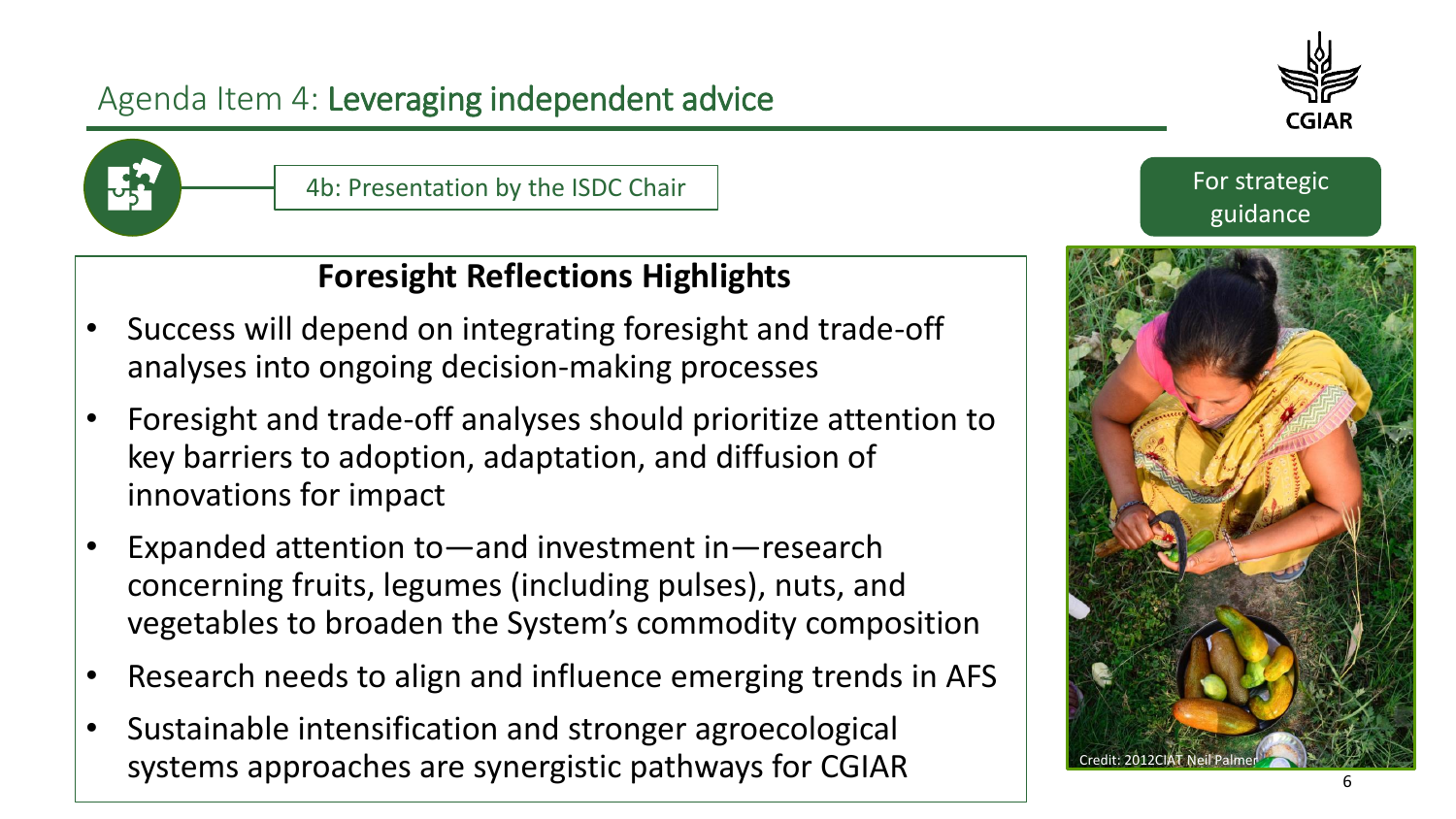



4b: Presentation by the ISDC Chair For strategic Equation by the ISDC Chair

# **Trade-off Questions & Implications Highlights**

- What are CGIAR's mechanisms and capacities to identify and engage key partners in weighing trade-offs?
- What opportunities exist in emerging research modalities and tools to streamline ongoing trade-off discussions?
- How will the trade-off analysis systems of CGIAR continually assess and weight the inevitable unintended consequences that new technologies spur?
- Studying and projecting the possible impacts of shocks will be critical in aligning and influencing emerging AFS trends.

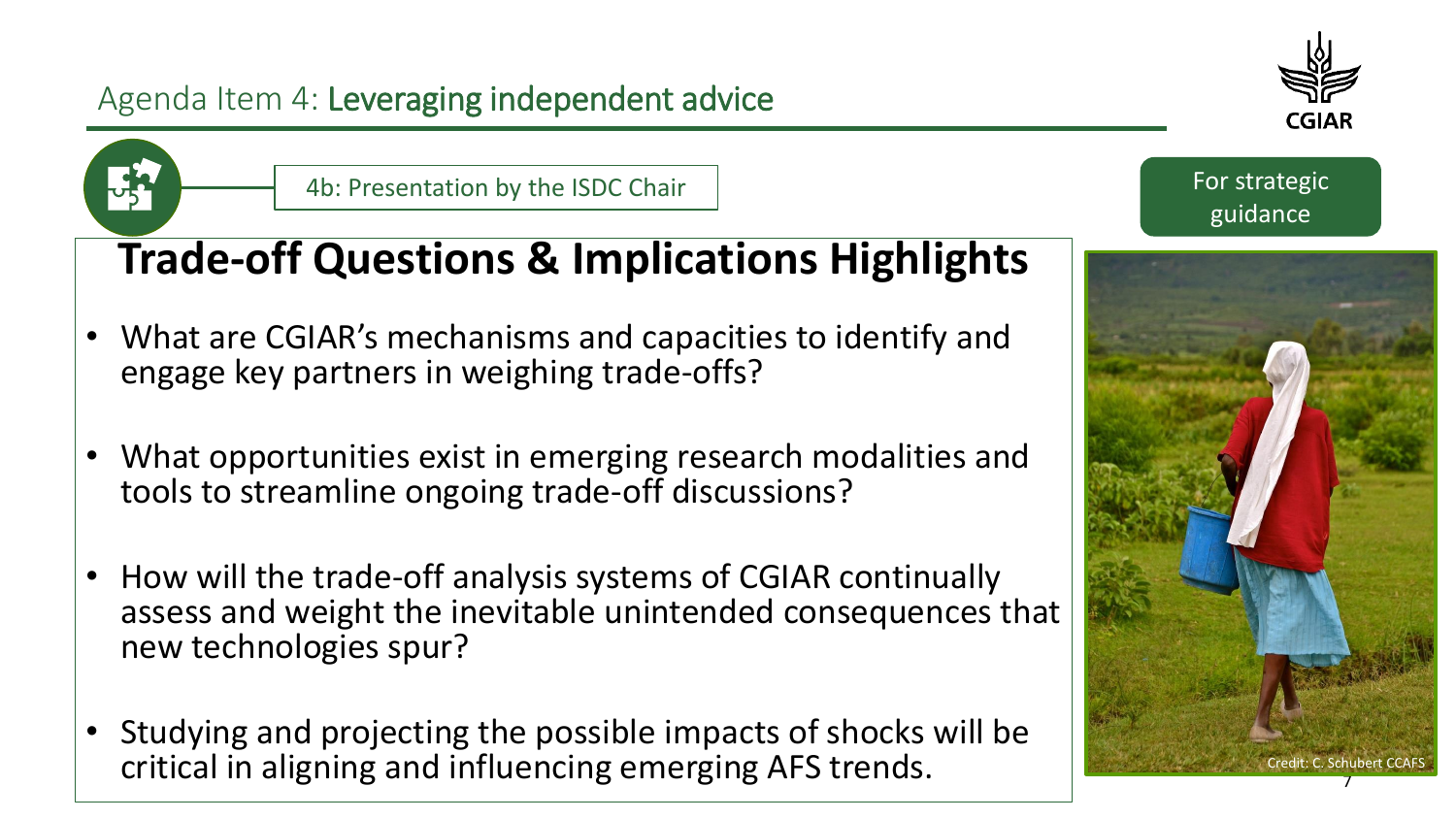

#### **Independent Evaluation in CGIAR: CRP 2020 Reviews**

- CAS Evaluation Function and external evaluation specialists are undertaking CRP Reviews
- Lean, evaluative reviews of 12 current CRPs: 2017-2019 period
- Evaluation criteria are
	- 1. Quality of Science (through the QoR4D lens)
	- 2. Effectiveness (progressing outputs to outcomes)
- Each review takes <12 weeks, not including data pre-analysis
- The first 3 reviews GLDC, WHEAT and  $A4NH$   $@$  mid-point
- [More information https://cas.cgiar.org/evaluation/crp-2020](https://cas.cgiar.org/evaluation/crp-2020-review) review



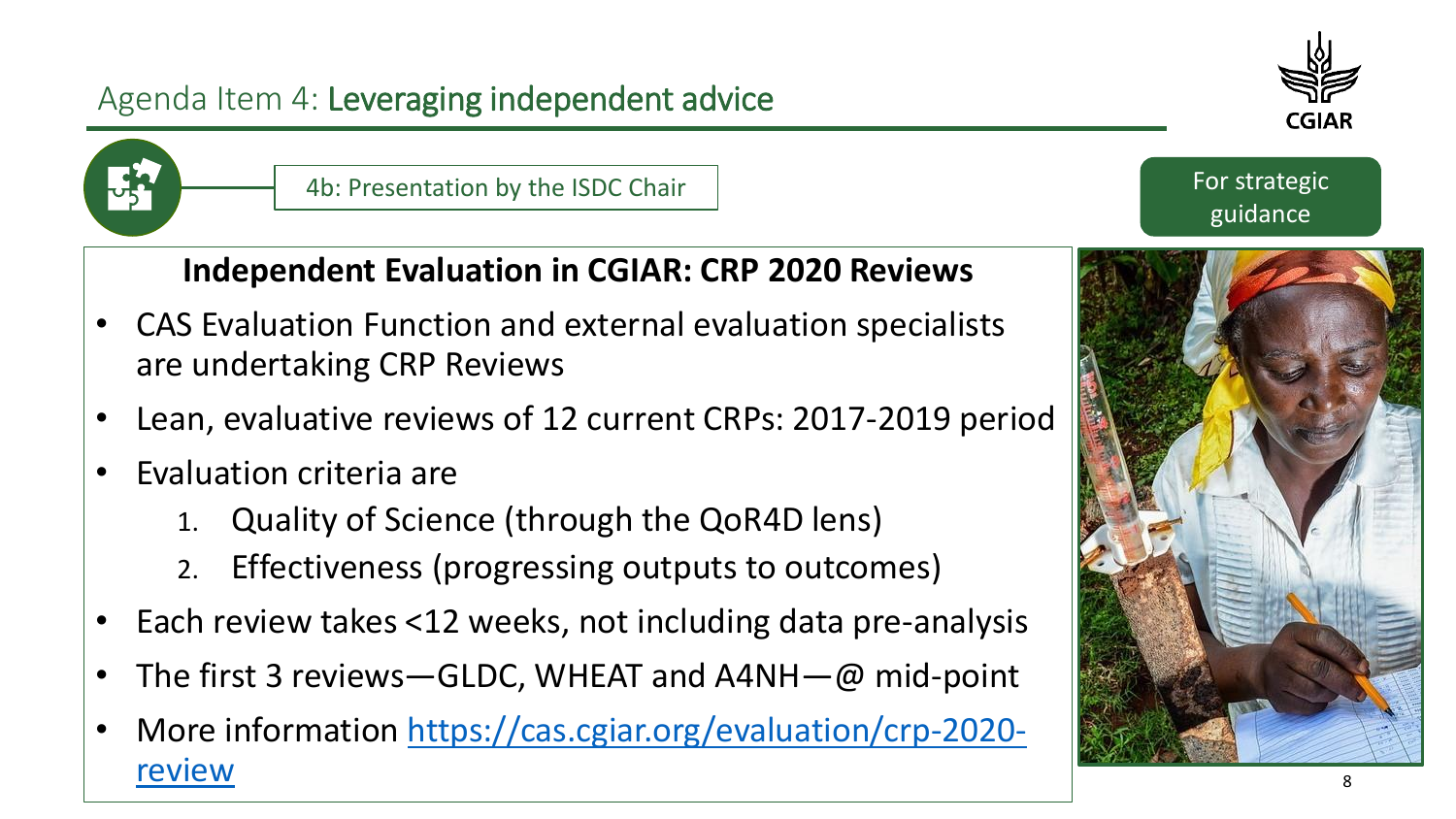



4b: Presentation by the ISDC Chair For strategic Equation by the ISDC Chair

guidance

# **What are we learning so far from preliminary CRP 2020 Review findings?**

- IPG content has been generated through publications and other outputs; general good quality of scientific publications.
- The stabilizing function of consistent pooled funding to foster QOS and effectiveness (and the inverse) is an emerging finding.
- Management structures that engage partner institutions and ARIs in leadership may enhance the quality of science and partnership reach, including to private sector. Partnership seen as fundamental to competitive advantage.
- By and large, fidelity to plan at Flagship level is evident. However, COVID-19 may affect final 18 months of work (after these reviews).

#### **\*\* THESE ARE NOT FINAL FINDINGS, CONCLUSIONS OR RECOMMENDATIONS \*\***